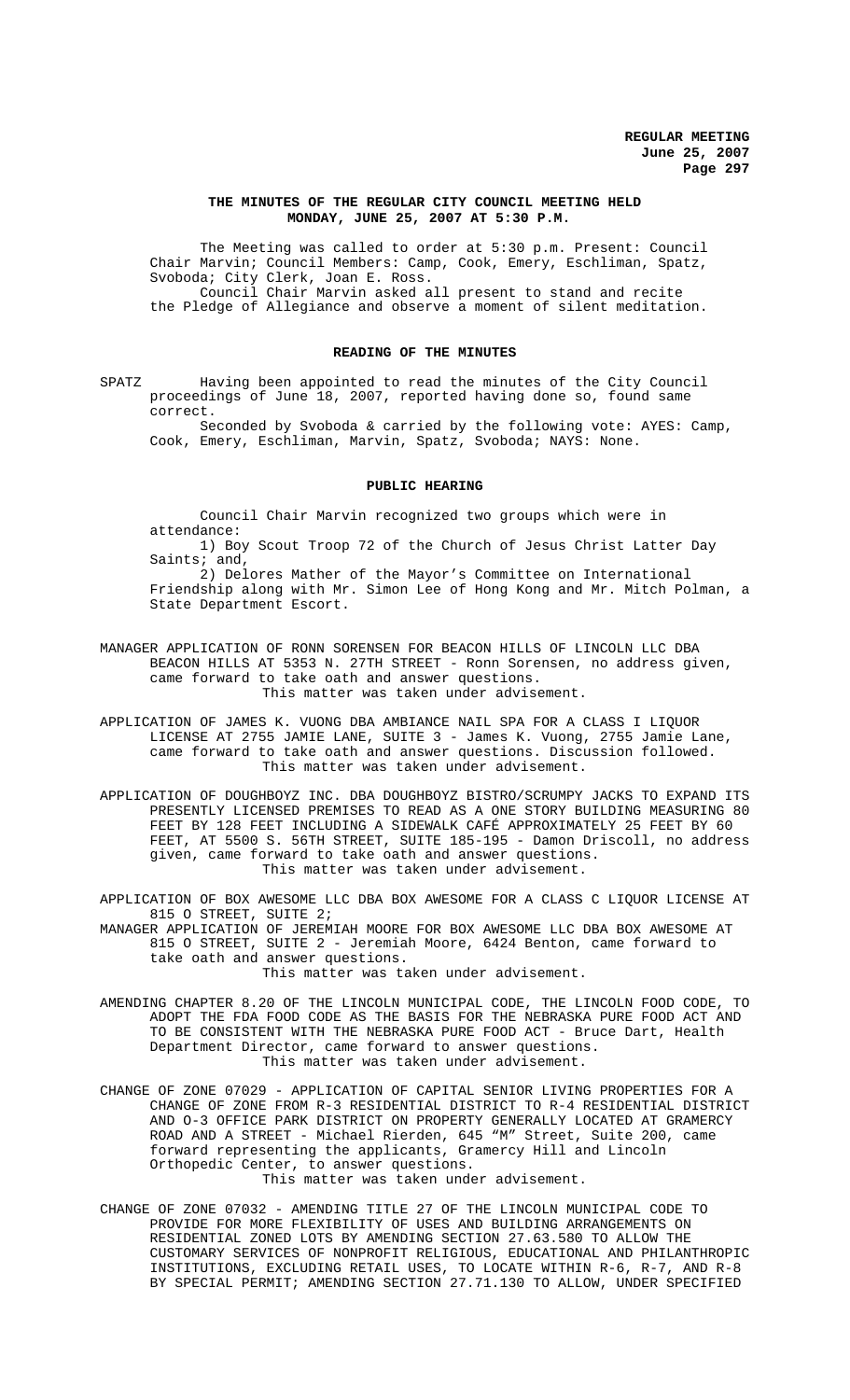CONDITIONS, MORE THAN ONE MAIN BUILDING OR USE ON A LOT LOCATED IN THE R-5, R-6, R-7, R-8, O-1, O-2, O-3, R-T, B-1, B-2, B-3, B-4, B-5, H-1, H-2, H-3, H-4, I-1, I-2, OR I-3 DISTRICT; AMENDING SECTION 27.71.140 TO REDUCE THE MINIMUM SPACING BETWEEN TWO- AND THREE-STORY BUILDINGS TO 20 FEET, WITH FURTHER REDUCTION BY THE BUILDING AND SAFETY DEPARTMENT IF CODE REQUIREMENTS CAN BE MET - Marvin Krout, Director of Planning, came forward stating that this change of zone was initiated by the location of a non-profit organization in the Havelock area. Discussion followed. Dana Roper, City Attorney, came forward to answer questions. Discussion followed.

This matter was taken under advisement.

DECLARING APPROXIMATELY 5,697 SQUARE FEET GENERALLY LOCATED AT THE SOUTHWEST CORNER OF S. 27TH STREET AND RANDOLPH STREET AS SURPLUS PROPERTY - Clint Thomas, Urban Development Department, came forward to answer questions. Discussion followed.

Marvin Krout, Director of Planning, came forward to answer questions. Discussion followed.

Glen Cekal, 1420 "C" Street, came forward to share concerns of the Antelope Valley redevelopment area and stated that there should be a right turn lane to South 27th Street on Randolph.

Bob Frerichs, property owner to the west, came forward to explain the history of the property. Discussion followed.

Mr. Thomas came forward to answer questions. Discussion followed. This matter was taken under advisement.

ORDERING PAVING UNIT NO. 140 CONSTRUCTED IN N. 36TH STREET BETWEEN VINE AND W STREETS AND ASSESSING THE COSTS THEREOF AGAINST THE BENEFITTED PROPERTIES - Elmer Cole, Public Works & Utilities Engineering Services, came forward to explain the paving unit and answer questions. Discussion followed.

Don Adams, 3620 Vine St., came forward in opposition. He stated he was unaware of the informational meeting and questioned what his assessed cost would be. Discussion followed.

Jake Whittaker, 3600 Vine St., came forward as petitioner, stating that traveling from street surface to gravel is unsafe. Discussion followed.

Mr. Cole, came forward to answer questions. Discussion followed. This matter was taken under advisement.

APPROVING AN AGREEMENT BETWEEN THE LINCOLN-LANCASTER COUNTY HEALTH DEPARTMENT AND THE SOCIAL SECURITY ADMINISTRATION TO ESTABLISH CONDITIONS TO DISCLOSE INFORMATION RELATING TO THE ELIGIBILITY FOR AND PAYMENT OF SOCIAL SECURITY BENEFITS AND/OR SUPPLEMENTAL SECURITY INCOME AND SPECIAL VETERANS BENEFITS - Bruce Dart, Health Department Director, came forward to answer questions and stated that Social Security Numbers are protected and confidential. Discussion followed.

This matter was taken under advisement.

AMENDING THE PAY SCHEDULE FOR A CERTAIN EMPLOYEE GROUP BY CREATING THE CLASSIFICATION OF SENIOR PUBLIC HEALTH NURSE - Bruce Dart, Health Department Director, came forward to clarify that this re-classification saves money over time. Discussion followed. This matter was taken under advisement.

MISC. 07004 - AMENDING TITLE 26 OF THE LINCOLN MUNICIPAL CODE RELATING TO LAND SUBDIVISION TO PROVIDE REQUIREMENTS AND CRITERIA TO PREVENT AND CONTROL WATER POLLUTION FROM CONSTRUCTION SITE DISCHARGES AND DIMINISH ADVERSE IMPACTS TO HEALTH, SAFETY, PROPERTY, AND THE GENERAL WELFARE OF THE CITIZENS OF THE CITY OF LINCOLN BY ADDING NEW SECTIONS NUMBERED 26.07.085, 26.07.123, 26.07.125, 26.07.137, 26.07.138, 26.07.164, 26.07.166, 26.07.167, AND 26.27.168 TO PROVIDE DEFINITIONS FOR "CONSTRUCTION ACTIVITY," "INDIVIDUAL SITE CONSTRUCTION," "MINI-SWPPP," "PERMIT IN CONFORMANCE WITH CHAPTER 28.01," "PERSON," "STOP WORK ORDER," "STORM DRAINAGE SYSTEM," "STORMWATER," AND "STORMWATER POLLUTION PREVENTION PLAN (SWPPP)", RESPECTIVELY; BY AMENDING SECTIONS 26.11.038, 26.23.190, AND 26.27.060 TO REQUIRE COMPLIANCE WITH CHAPTER 28.01 FOR CONSTRUCTION ACTIVITY AND INDIVIDUAL SITE CONSTRUCTION; BY AMENDING SECTION 26.31.040 TO ALLOW ENFORCEMENT ACTION AND REMOVAL AUTHORITY BY THE CITY IN THE EVENT SEDIMENT IS DEPOSITED IN A STORM DRAINAGE SYSTEM;

CHANGE OF ZONE 07015 - AMENDING SECTION 27.81.010 OF THE LINCOLN MUNICIPAL CODE RELATING TO GENERAL REGULATIONS OF THE ZONING CODE AND TO REQUIRE COMPLIANCE WITH CHAPTER 28.01, REGULATIONS FOR CONSTRUCTION SITE DISCHARGES, FOR CONSTRUCTION ACTIVITY;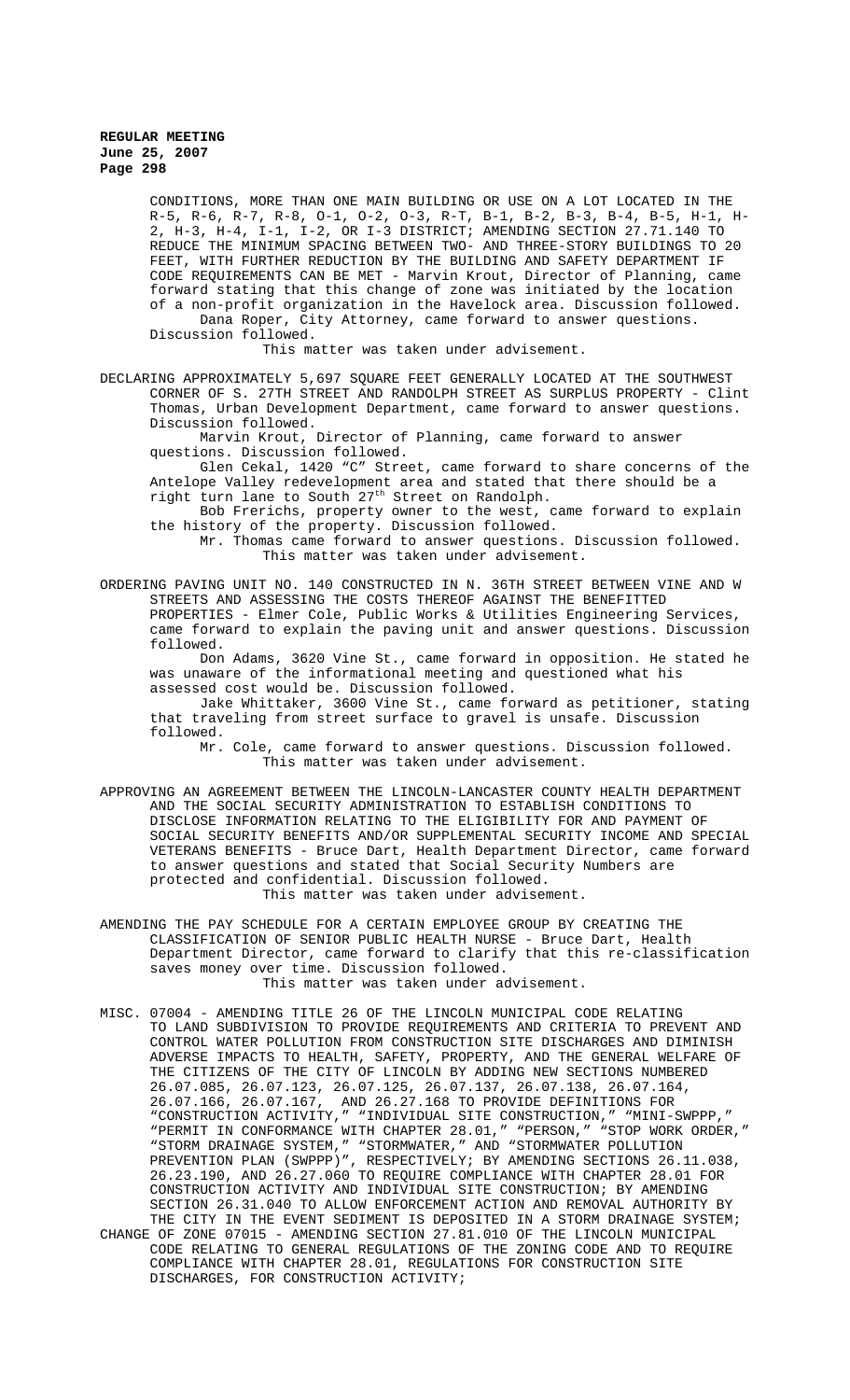CREATING A NEW TITLE 28 "STORMWATER QUALITY AND EROSION AND SEDIMENT CONTROL" TO CONSOLIDATE THE EROSION AND SEDIMENT CONTROL REQUIREMENTS IN A SINGLE CHAPTER CALLED "REGULATIONS FOR CONSTRUCTION SITE DISCHARGES" TO MEET ALL STATE AND FEDERAL REQUIREMENTS;

MISC. 07005 - AMENDING THE CITY OF LINCOLN DESIGN STANDARDS TO SET FORTH STANDARDS FOR CONSTRUCTION SITE STORMWATER DISCHARGES PURSUANT TO THE NATIONAL POLLUTANT DISCHARGE ELIMINATION SYSTEM (NPDES) UNDER THE FEDERAL CLEAN WATER ACT AND THE NEBRASKA ENVIRONMENTAL PROTECTION ACT BY AMENDING CHAPTER 2.05 "STORMWATER DRAINAGE DESIGN STANDARDS, SECTION 11 "EROSION AND SEDIMENT CONTROL" TO REPEAL SECTIONS 11.1 AND 11.2 AND TO ADD NEW SECTION 11.1 SETTING FORTH THE PURPOSE AND SCOPE OF THE DESIGN STANDARDS FOR EROSION AND SEDIMENT CONTROL; TO ADD NEW SECTION 11.2 REQUIRING THAT A PERMIT AND SWPPP BE SUBMITTED TO THE LOWER PLATTE SOUTH NATURAL RESOURCES DISTRICT FOR ANY CONSTRUCTION ACTIVITY; TO ADD NEW SECTION 11.3 SETTING FORTH REQUIREMENTS FOR INDIVIDUAL SITE CONSTRUCTION; AND TO ADD NEW SECTION 11.4 WHICH ADOPTS BY REFERENCE CHAPTER 9 OF THE CITY'S DRAINAGE CRITERIA MANUAL - Nicole Fleck-Tooze, Public Works & Utilities, came forward to present an overview and outline the Substitute items. Discussion followed.

Peter Katt, 1045 Lincoln Mall, Suite 200, came forward to represent the three applicants, stating that the Substitutes are a good product and compromise and they meet State & Federal compliance. Discussion followed.

Mike Ekert, Civil Design Group, came forward in support and to address questions. Discussion followed.

Fred Hoch, Government Affairs Director with the Homebuilders Association, came forward in support. He suggested the Council review the process in one year and make adjustments as needed. Discussion followed.

J.B. Dixon, Lower Platte South NRD, came forward to clarify the level of detail that goes into a construction phase SWPPP. Discussion followed.

Ms. Fleck-Tooze, came forward with the commitment that Public Works & Utilities Department is dedicated to make sure that the plan is working. Areas that aren't working will be identified and changes will be made. She said their department has committed to the building and development committee that they will do an annual review. Discussion followed.

This matter was taken under advisement.

# **\*\* END OF PUBLIC HEARING \*\***

# **COUNCIL ACTION**

### **LIQUOR RESOLUTIONS**

MANAGER APPLICATION OF RONN SORENSEN FOR BEACON HILLS OF LINCOLN LLC DBA BEACON HILLS AT 5353 N. 27TH STREET - CLERK read the following

resolution, introduced by Jon Camp, who moved its adoption for approval:<br>A-84417 WHEREAS, Beacon Hills of Lincoln LLC dba Beacon Hills located at WHEREAS, Beacon Hills of Lincoln LLC dba Beacon Hills located at 5353 N. 27th Street, Lincoln, Nebraska has been approved for a Retail Class "I" liquor license, and now requests that Ronn Sorensen be named

manager; WHEREAS, Ronn Sorensen appears to be a fit and proper person to

manage said business. NOW, THEREFORE, BE IT RESOLVED by the City Council of the City of

Lincoln, Nebraska: That after hearing duly had as required by law, consideration of

the facts of this application, the Nebraska Liquor Control Act, and the pertinent City ordinances, the City Council recommends that Ronn Sorensen be approved as manager of this business for said licensee. The City Clerk is directed to transmit a copy of this resolution to the Nebraska Liquor Control Commission.

Introduced by Jon Camp Seconded by Svoboda & carried by the following vote: AYES: Camp, Cook, Emery, Eschliman, Marvin, Spatz, Svoboda; NAYS: None.

APPLICATION OF JAMES K. VUONG DBA AMBIANCE NAIL SPA FOR A CLASS I LIQUOR LICENSE AT 2755 JAMIE LANE, SUITE 3 - CLERK read the following resolution, introduced by Jon Camp, who moved its adoption for approval: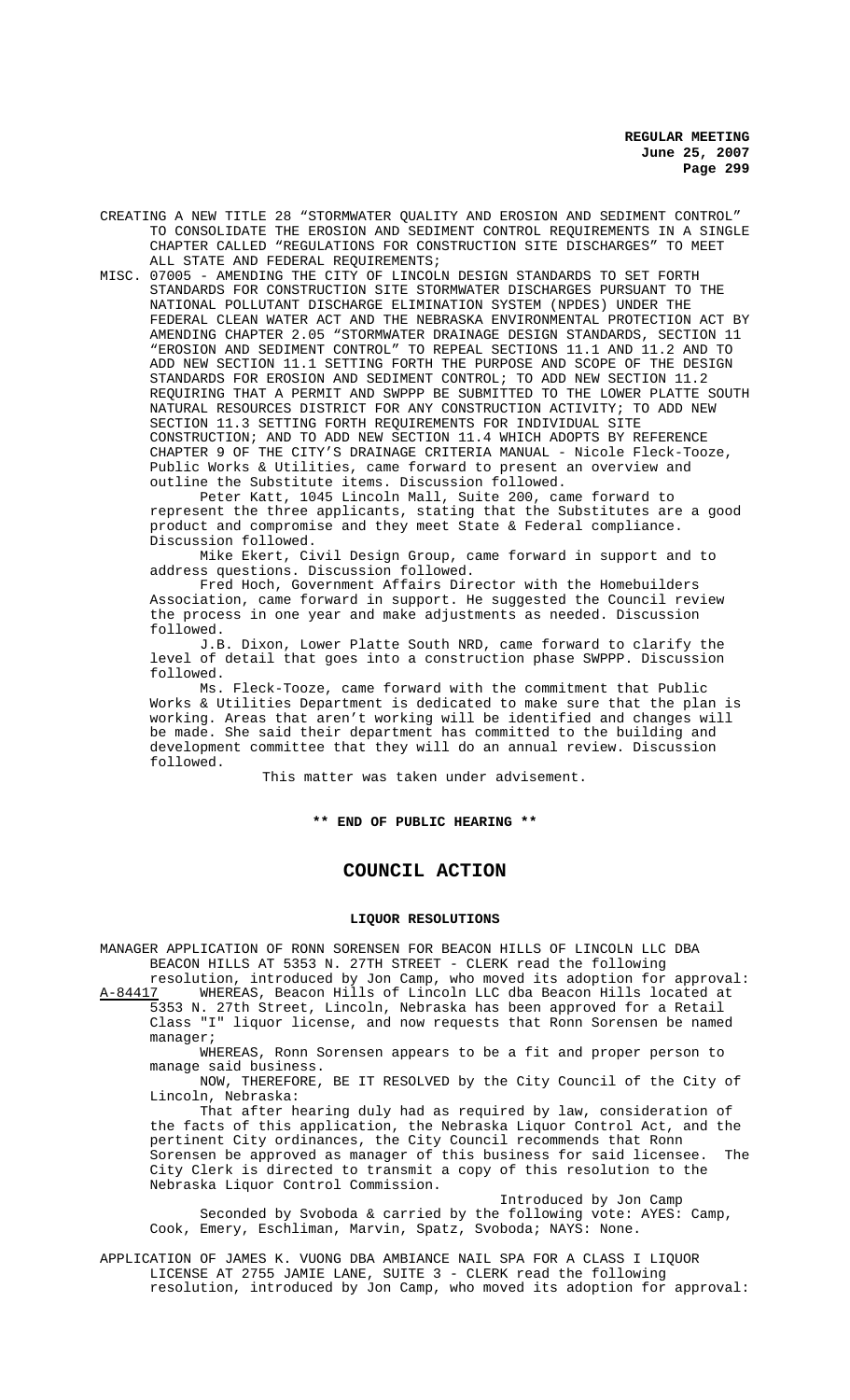A-84418 BE IT RESOLVED by the City Council of the City of Lincoln, Nebraska: That after hearing duly had as required by law, consideration of the facts of this application, the Nebraska Liquor Control Act, and the pertinent City ordinances, the City Council recommends that the application of James K. Vuong dba Ambiance Nail Spa for a Class "I" liquor license at 2755 Jamie Lane, Suite 3, Lincoln, Nebraska, for the license period ending April 30, 2008, be approved with the condition that the premise complies in every respect with all city and state regulations. The City Clerk is directed to transmit a copy of this resolution to the Nebraska Liquor Control Commission. Introduced by Jon Camp

Seconded by Svoboda & carried by the following vote: AYES: Camp, Cook, Emery, Eschliman, Marvin, Spatz, Svoboda; NAYS: None.

APPLICATION OF DOUGHBOYZ INC. DBA DOUGHBOYZ BISTRO/SCRUMPY JACKS TO EXPAND ITS PRESENTLY LICENSED PREMISES TO READ AS A ONE STORY BUILDING MEASURING 80 FEET BY 128 FEET INCLUDING A SIDEWALK CAFÉ APPROXIMATELY 25 FEET BY 60 FEET, AT 5500 S. 56TH STREET, SUITE 185-195 - CLERK read the following resolution, introduced by Jon Camp, who moved its adoption for approval: A-84419 BE IT RESOLVED by the City Council of the City of Lincoln,

Nebraska:

That after hearing duly had as required by law, consideration of the facts of this application, the Nebraska Liquor Control Act, and the pertinent City ordinances, the City Council recommends that the application of Doughboyz Inc. dba Doughboyz Bistro/Scrumpy Jacks to expand its licensed premises by the addition of an outside sidewalk café area for a total license area to read as a one story building measuring 80 feet by 128 feet including a sidewalk café approximately 25 feet by 60 feet located at 5500 S. 56th Street, Suite 185-195, Lincoln, Nebraska, be approved with the condition that the premise complies in every respect with all City and State regulations.

BE IT FURTHER RESOLVED that the City Clerk is directed to transmit a copy of this resolution to the Nebraska Liquor Control Commission. Introduced by Jon Camp

Seconded by Svoboda & carried by the following vote: AYES: Camp, Cook, Emery, Eschliman, Marvin, Spatz, Svoboda; NAYS: None.

APPLICATION OF BOX AWESOME LLC DBA BOX AWESOME FOR A CLASS C LIQUOR LICENSE AT 815 O STREET, SUITE 2 - CLERK read the following resolution, introduced by Jon Camp, who moved its adoption for approval:

A-84420 BE IT RESOLVED by the City Council of the City of Lincoln, Nebraska:

That after hearing duly had as required by law, consideration of the facts of this application, the Nebraska Liquor Control Act, and the pertinent City ordinances, the City Council recommends that the application of Box Awesome LLC dba Box Awesome for a Class "C" liquor license at 815 O Street, Suite 2, Lincoln, Nebraska, for the license period ending October 31, 2007, be approved with the condition that the premise complies in every respect with all city and state regulations. The City Clerk is directed to transmit a copy of this resolution to the Nebraska Liquor Control Commission.

Introduced by Jon Camp Seconded by Svoboda & carried by the following vote: AYES: Camp, Cook, Emery, Eschliman, Marvin, Spatz, Svoboda; NAYS: None.

MANAGER APPLICATION OF JEREMIAH MOORE FOR BOX AWESOME LLC DBA BOX AWESOME AT 815 O STREET, SUITE 2 - CLERK read the following resolution, introduced by Jon Camp, who moved its adoption for approval:

A-84421 WHEREAS, Box Awesome LLC dba Box Awesome located at 815 O Street, Suite 2, Lincoln, Nebraska has been approved for a Retail Class "C"

liquor license, and now requests that Jeremiah Moore be named manager; WHEREAS, Jeremiah Moore appears to be a fit and proper person to manage said business.

NOW, THEREFORE, BE IT RESOLVED by the City Council of the City of Lincoln, Nebraska:

That after hearing duly had as required by law, consideration of the facts of this application, the Nebraska Liquor Control Act, and the pertinent City ordinances, the City Council recommends that Jeremiah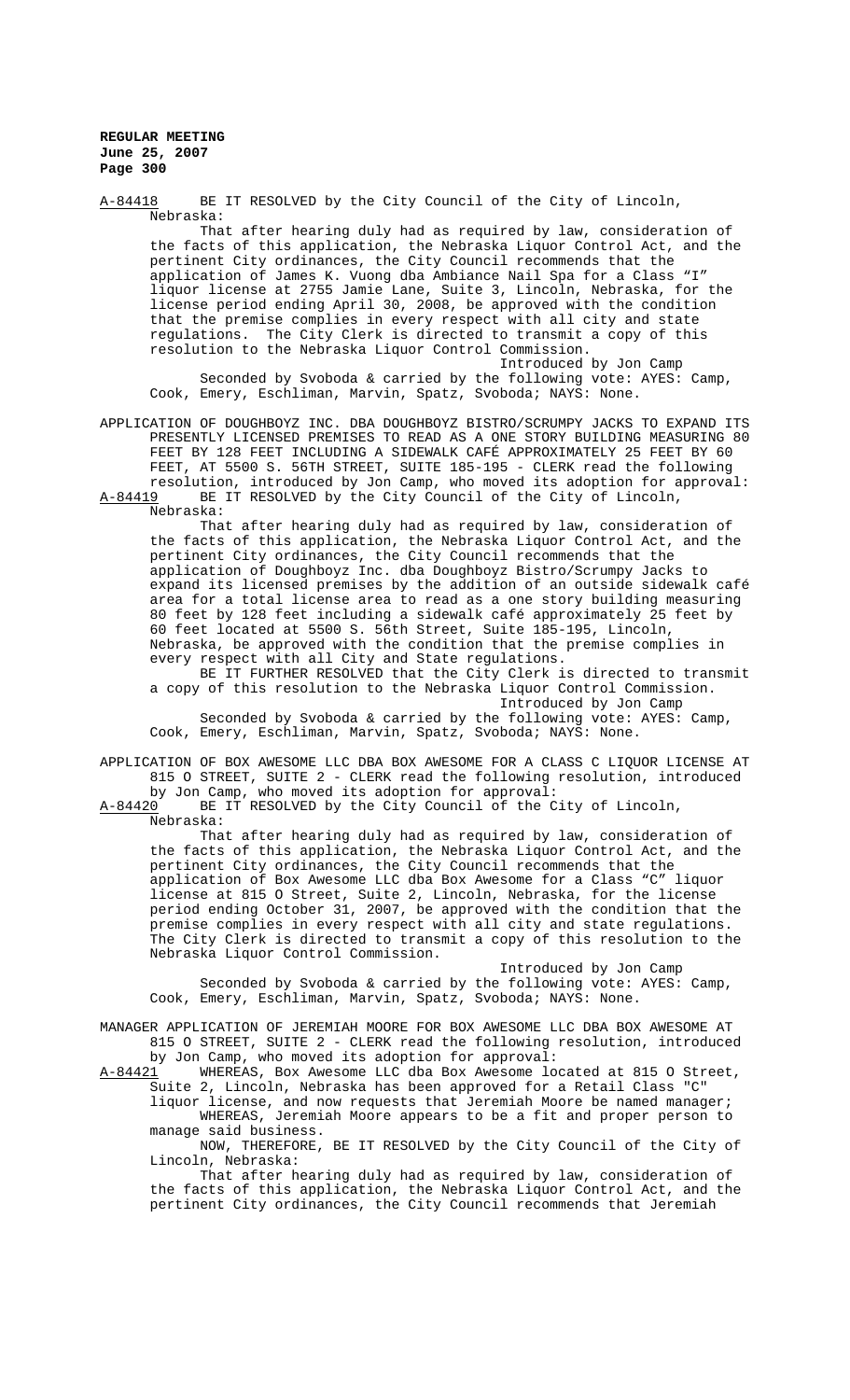Moore be approved as manager of this business for said licensee. The City Clerk is directed to transmit a copy of this resolution to the Nebraska Liquor Control Commission.

Introduced by Jon Camp Seconded by Svoboda & carried by the following vote: AYES: Camp, Cook, Emery, Eschliman, Marvin, Spatz, Svoboda; NAYS: None.

# ORDINANCES - 2<sup>ND</sup> READING & RELATED RESOLUTIONS (as required)

CHANGE OF ZONE 07022 - APPLICATION OF HOPPE PARTNERS LTD. FOR A CHANGE OF ZONE FROM R-6 RESIDENTIAL DISTRICT TO B-4 LINCOLN CENTER BUSINESS DISTRICT ON PROPERTY GENERALLY LOCATED AT THE SOUTHEAST CORNER OF S. 19TH AND L STREETS - PRIOR to reading:

- SVOBODA Moved to Place Bill No. 07-97 on Pending Indefinitely. Seconded by Emery & carried by the following vote: AYES: Camp, Cook, Emery, Eschliman, Marvin, Spatz, Svoboda; NAYS: None.
- CLERK Read an ordinance, introduced by John Spatz, amending the Lincoln Zoning District Maps attached to and made a part of Title 27 of the Lincoln Municipal Code, as provided by Section 27.05.020 of the Lincoln Municipal Code, by changing the boundaries of the districts established and shown thereon, the second time.
- AMENDING CHAPTER 8.20 OF THE LINCOLN MUNICIPAL CODE, THE LINCOLN FOOD CODE, TO ADOPT THE FDA FOOD CODE AS THE BASIS FOR THE NEBRASKA PURE FOOD ACT AND TO BE CONSISTENT WITH THE NEBRASKA PURE FOOD ACT - CLERK read an ordinance, introduced by John Spatz, amending Chapter 8.20 of the Lincoln Municipal Code relating to the Lincoln Food Code by amending Section 8.20.050 to reflect changes made by the State of Nebraska to the Pure Food Act, *Neb. Rev. Stat.* § 81-2,239 et seq., which will provide consistency between the local ordinance and state law; and repealing Section 8.20.050 of the Lincoln Municipal Code as hitherto existing, the second time.
- CHANGE OF ZONE 07029 APPLICATION OF CAPITAL SENIOR LIVING PROPERTIES FOR A CHANGE OF ZONE FROM R-3 RESIDENTIAL DISTRICT TO R-4 RESIDENTIAL DISTRICT AND O-3 OFFICE PARK DISTRICT ON PROPERTY GENERALLY LOCATED AT GRAMERCY ROAD AND A STREET - CLERK read an ordinance, introduced by John Spatz, amending the Lincoln Zoning District Maps attached to and made a part of Title 27 of the Lincoln Municipal Code, as provided by Section 27.05.020 of the Lincoln Municipal Code, by changing the boundaries of the districts established and shown thereon, the second time.
- CHANGE OF ZONE 07032 AMENDING TITLE 27 OF THE LINCOLN MUNICIPAL CODE TO PROVIDE FOR MORE FLEXIBILITY OF USES AND BUILDING ARRANGEMENTS ON RESIDENTIAL ZONED LOTS BY AMENDING SECTION 27.63.580 TO ALLOW THE CUSTOMARY SERVICES OF NONPROFIT RELIGIOUS, EDUCATIONAL AND PHILANTHROPIC INSTITUTIONS, EXCLUDING RETAIL USES, TO LOCATE WITHIN R-6, R-7, AND R-8 BY SPECIAL PERMIT; AMENDING SECTION 27.71.130 TO ALLOW, UNDER SPECIFIED CONDITIONS, MORE THAN ONE MAIN BUILDING OR USE ON A LOT LOCATED IN THE R-5, R-6, R-7, R-8, O-1, O-2, O-3, R-T, B-1, B-2, B-3, B-4, B-5, H-1, H-2, H-3, H-4, I-1, I-2, OR I-3 DISTRICT; AMENDING SECTION 27.71.140 TO REDUCE THE MINIMUM SPACING BETWEEN TWO- AND THREE-STORY BUILDINGS TO 20 FEET, WITH FURTHER REDUCTION BY THE BUILDING AND SAFETY DEPARTMENT IF CODE REQUIREMENTS CAN BE MET - CLERK read an ordinance, introduced by John Spatz, amending Title 27 of the Lincoln Municipal Code to provide for more flexibility of uses and building arrangements on residentialzoned lots by amending Section 27.63.580 to allow the customary services of nonprofit religious, educational and philanthropic institutions, excluding retail uses, to locate within R-6, R-7, and R-8 by special permit; amending Section 27.71.130 to allow, under specified conditions, more than one main building or use on a lot located in the R-5, R-6, R-7, R-8, O-1, O-2, O-3, R-T, B-1, B-2, B-3, B-4, B-5, H-1, H-2, H-3, H-4, I-1, I-2, or I-3 District; amending Section 27.71.140 to reduce the minimum spacing between two-and three-story buildings to 20 feet, with further reduction by the Building and Safety Department if code requirements can be met; and repealing Sections 27.63.580, 27.71.130, and 27.71.140 of the Lincoln Municipal Code as hitherto existing, the second time.
- DECLARING APPROXIMATELY 5,697 SQUARE FEET GENERALLY LOCATED AT THE SOUTHWEST CORNER OF S. 27TH STREET AND RANDOLPH STREET AS SURPLUS PROPERTY - CLERK read an ordinance, introduced by John Spatz, declaring the City-owned property located at the southwest corner of S.  $27^{\rm th}$  Street and Randolph Street as surplus and authorizing the sale thereof, the second time.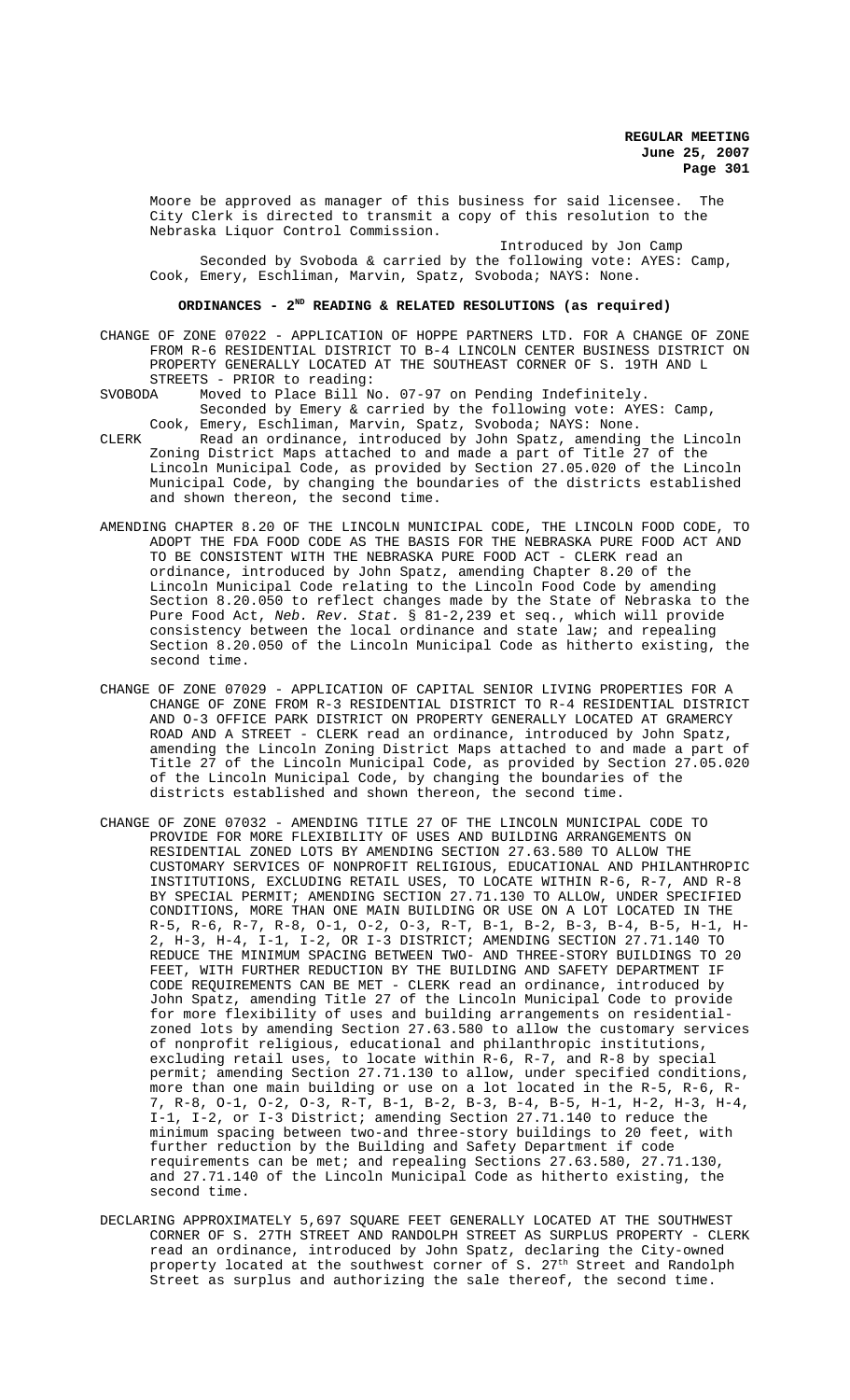#### **PUBLIC HEARING RESOLUTIONS**

ORDERING PAVING UNIT NO. 140 CONSTRUCTED IN N. 36TH STREET BETWEEN VINE AND W STREETS AND ASSESSING THE COSTS THEREOF AGAINST THE BENEFITTED PROPERTIES - CLERK read the following resolution, introduced by John Spatz, who moved its adoption:

A-84422 WHEREAS, the City of Lincoln, Nebraska, is authorized under Neb. Rev. Stat. §18-2001, et seq., to pave a portion of a street otherwise paved so as to make one continuous paved street and to do so without petition or creating a street improvement district; and

WHEREAS, a portion of North 36th Street between Vine street and " W " Street is unpaved and should be paved to make one such continuous paved street.

NOW, THEREFORE, BE IT RESOLVED by the City Council of the City of Lincoln Nebraska:

That North 36th Street between Vine and " W " street is hereby designated as Paving Unit No. 140 and is hereby ordered paved.

The roadway to be paved shall be 27 feet in width; grading to be from lot line to lot line, and the cost of grading, curbing, guttering, and paving the same; including the cost of grading, curbing, guttering, and paving the intersections and returns, and the cost of grading the sidewalk space and relaying the sidewalks, and all expenses incidental to all of said improvements shall be assessed against the real estate benefitted, to-wit: Lots 1 thru 6, Block 7 and Lots 1,2,3,10, 11,12, Block 8, Pecks Grove Park all in the Northeast Quarter of Section 19, Township 10 North, Range 6 East of the Sixth Principle Meridian in the City of Lincoln, Lancaster County, Nebraska, the assessments against said property benefitted to be in proportion to the benefits, not exceeding the cost thereof, provided, however, that a portion of such assessments shall be paid out of the Highway Allocation Construction Fund. In the event that easements or additional right-of-way must be acquired for the completion of this project, such property rights may be acquired by negotiation and purchase or by condemnation, if necessary, as provided by law.

BE IT FURTHER RESOLVED that, in the event that the actual bid price exceeds 25 percent over the preliminary cost estimate for the improvements, then such bid shall not be awarded until the Council has approved such bid by resolution.

Introduced by John Spatz Seconded by Svoboda & carried by the following vote: AYES: Camp, Cook, Emery, Eschliman, Marvin, Spatz, Svoboda; NAYS: None.

APPLICATION OF THE UNIVERSITY OF NEBRASKA LINCOLN TO USE THE PUBLIC RIGHT-OF-WAY TO PLACE A FIBER OPTIC LINE FROM THE UNIVERSITY OF NEBRASKA - LINCOLN MAINTENANCE SHOPS AT 942 N. 22ND STREET TO THE WHITTIER JUNIOR HIGH BUILDING AT 2200 VINE STREET - CLERK read the following resolution, introduced by John Spatz, who moved its adoption:

A-84423 WHEREAS, the University of Nebraska-Lincoln has submitted an application to permit the use of the public right-of-way in W Street or the purpose of installing a fiber optic communication line to connect the University of Nebraska-Lincoln Maintenance Shops at 942 N. 22nd Street to the Whittier Junior High Building at 2200 Vine Street; and

WHEREAS, said applicant has submitted a letter of application and a site plan which are attached hereto, marked as Exhibit "A" and Exhibit "B" respectively, and made a part of this resolution by reference, to use the public right-of-way as above described; and

WHEREAS, said applicant has complied with all of the provisions of Chapter 14.54 of the Lincoln Municipal Code pertaining to such use. NOW, THEREFORE, BE IT RESOLVED by the City Council of the City of Lincoln, Nebraska:

That the aforesaid application of the University of Nebraska-Lincoln, hereinafter referred to as Permittee, to use the public rightof-way in W Street as shown on Exhibit "B", for the purpose of installing a fiber optic line be granted as a privilege only by virtue of and subject to strict compliance with the site plan, the letter of application, and the following terms and conditions, to wit:

1. That the permission herein granted is granted as a privilege only, and is subject to all the terms and conditions of Chapter 14.54 of the Lincoln Municipal Code except that the provisions relating to the posting of a continuing bond in the amount of \$5,000 and the filing of a certificate of insurance are waived since Permittee is a governmental entity.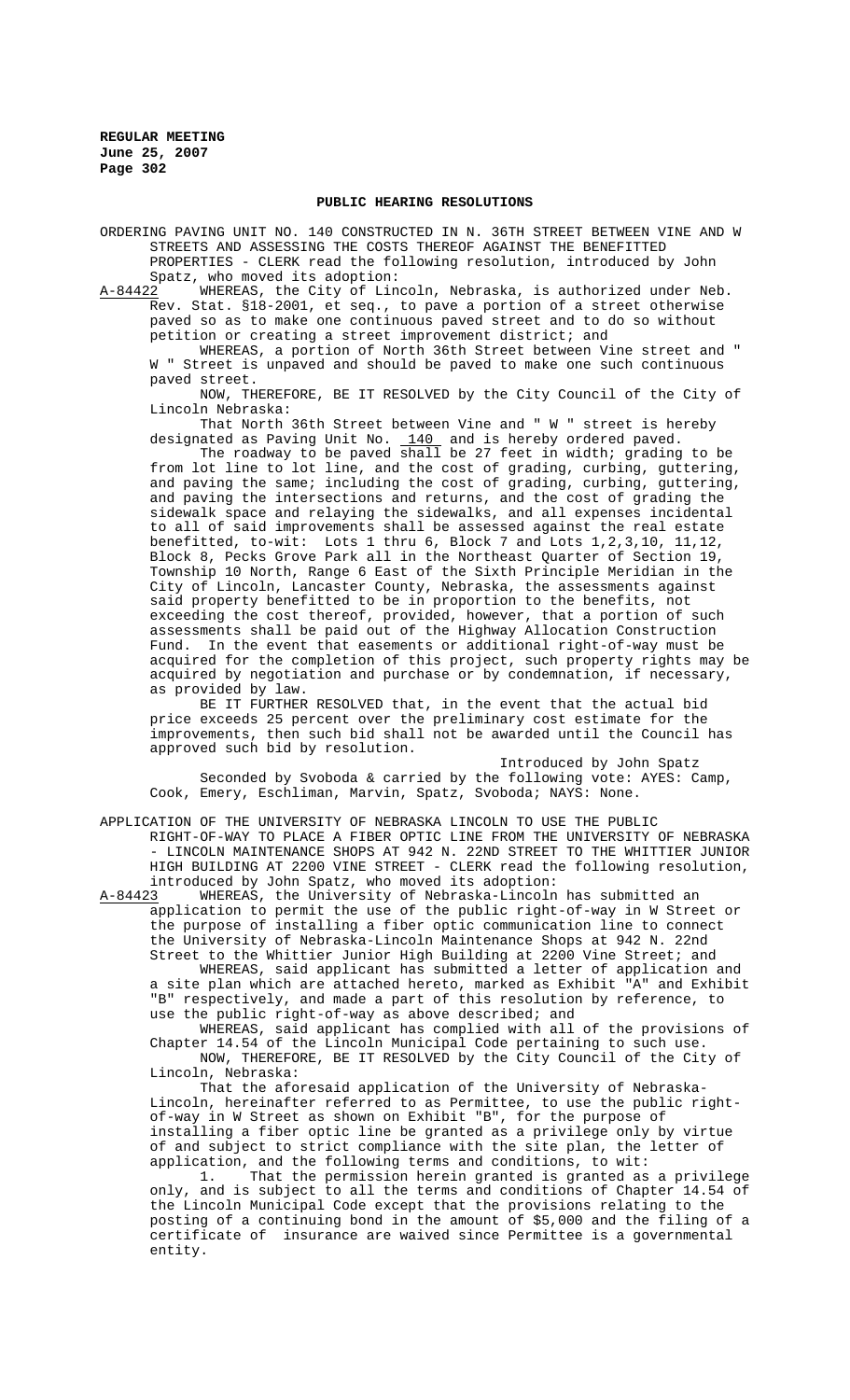2. That said use shall conform to the application, the site plan filed therewith, and with all applicable City ordinances and

regulations.<br>3. The Permittee, its successors or assigns shall save and keep the City free and harmless from any and all loss or damages or claims for damages arising from or out of the use of the public way requested herein.

4. That all work done under the authority of this resolution shall be subject to the inspection and approval of the Director of Public Works of the City of Lincoln.<br>5. The terms and conditions

The terms and conditions of this resolution shall be binding and obligatory upon the above-named Permittee, its successors and assigns.<br>6.

That within thirty (30) days from the adoption of this resolution, and before commencing any construction under the provisions hereof, the Permittee shall file an unqualified written acceptance of all the terms and conditions of this resolution with the City Clerk. Failure to do so will be considered a rejection hereof and all privileges and authorities hereunder granted shall thereupon ipso facto terminate.

Introduced by John Spatz Seconded by Svoboda & carried by the following vote: AYES: Camp, Cook, Emery, Eschliman, Marvin, Spatz, Svoboda; NAYS: None.

APPROVING AN AGREEMENT BETWEEN THE LINCOLN-LANCASTER COUNTY HEALTH DEPARTMENT AND THE SOCIAL SECURITY ADMINISTRATION TO ESTABLISH CONDITIONS TO DISCLOSE INFORMATION RELATING TO THE ELIGIBILITY FOR AND PAYMENT OF SOCIAL SECURITY BENEFITS AND/OR SUPPLEMENTAL SECURITY INCOME AND SPECIAL VETERANS BENEFITS - CLERK read the following resolution, introduced by John Spatz, who moved its adoption:<br>A-84424 BE IT RESOLVED by the City Co

BE IT RESOLVED by the City Council of the City of Lincoln, Nebraska:

That the attached Agreement between the Social Security Administration and the State of Nebraska and the Lincoln-Lancaster County Health Department to establish conditions under which the Social Security Administration agrees to disclose information relating to the eligibility for, and payment of, Social Security benefits and/or Supplemental Security Income and Special Veterans Benefits, including certain tax return information, in accordance with the terms and conditions contained in said Agreement, is hereby approved and the Mayor is authorized to execute the same on behalf of the City of Lincoln. The term of this Agreement is 18 months with a one-year option of renewal. The Mayor is hereby authorized to execute this renewal on behalf of the City.

The City Clerk is directed to return the executed copies of the Agreement to Tonya Skinner, Assistant City Attorney, for her signature and transmittal and execution by the Social Security Administration. Introduced by John Spatz

Seconded by Svoboda & carried by the following vote: AYES: Camp, Cook, Emery, Eschliman, Marvin, Spatz, Svoboda; NAYS: None.

# PUBLIC HEARING ORDINANCES - 3<sup>RD</sup> READING & RELATED RESOLUTIONS (as required)

AMENDING THE PAY SCHEDULE FOR A CERTAIN EMPLOYEE GROUP BY CREATING THE CLASSIFICATION OF SENIOR PUBLIC HEALTH NURSE - CLERK read an ordinance, introduced by Robin Eschliman, amending Section 1 of Ordinance No. 18780 passed August 14, 2006, relating to the pay schedules of employees whose classifications are assigned to the pay range which is prefixed by the letter "A", by creating the job classification of "Senior Public Health Nurse", the third time.<br>ESCHLIMAN Moved to pass the

Moved to pass the ordinance as read.

Seconded by Svoboda & carried by the following vote: AYES: Camp, Cook, Emery, Eschliman, Marvin, Spatz, Svoboda; NAYS: None. The ordinance, being numbered **#18946**, is recorded in Ordinance Book #26, Page

MISC. 07004 - AMENDING TITLE 26 OF THE LINCOLN MUNICIPAL CODE RELATING TO LAND SUBDIVISION TO PROVIDE REQUIREMENTS AND CRITERIA TO PREVENT AND CONTROL WATER POLLUTION FROM CONSTRUCTION SITE DISCHARGES AND DIMINISH ADVERSE IMPACTS TO HEALTH, SAFETY, PROPERTY, AND THE GENERAL WELFARE OF THE CITIZENS OF THE CITY OF LINCOLN BY ADDING NEW SECTIONS NUMBERED 26.07.085, 26.07.123, 26.07.125, 26.07.137, 26.07.138, 26.07.164, 26.07.166, 26.07.167, AND 26.27.168 TO PROVIDE DEFINITIONS FOR "CONSTRUCTION ACTIVITY, "INDIVIDUAL SITE CONSTRUCTION," "MINI-SWPPP,"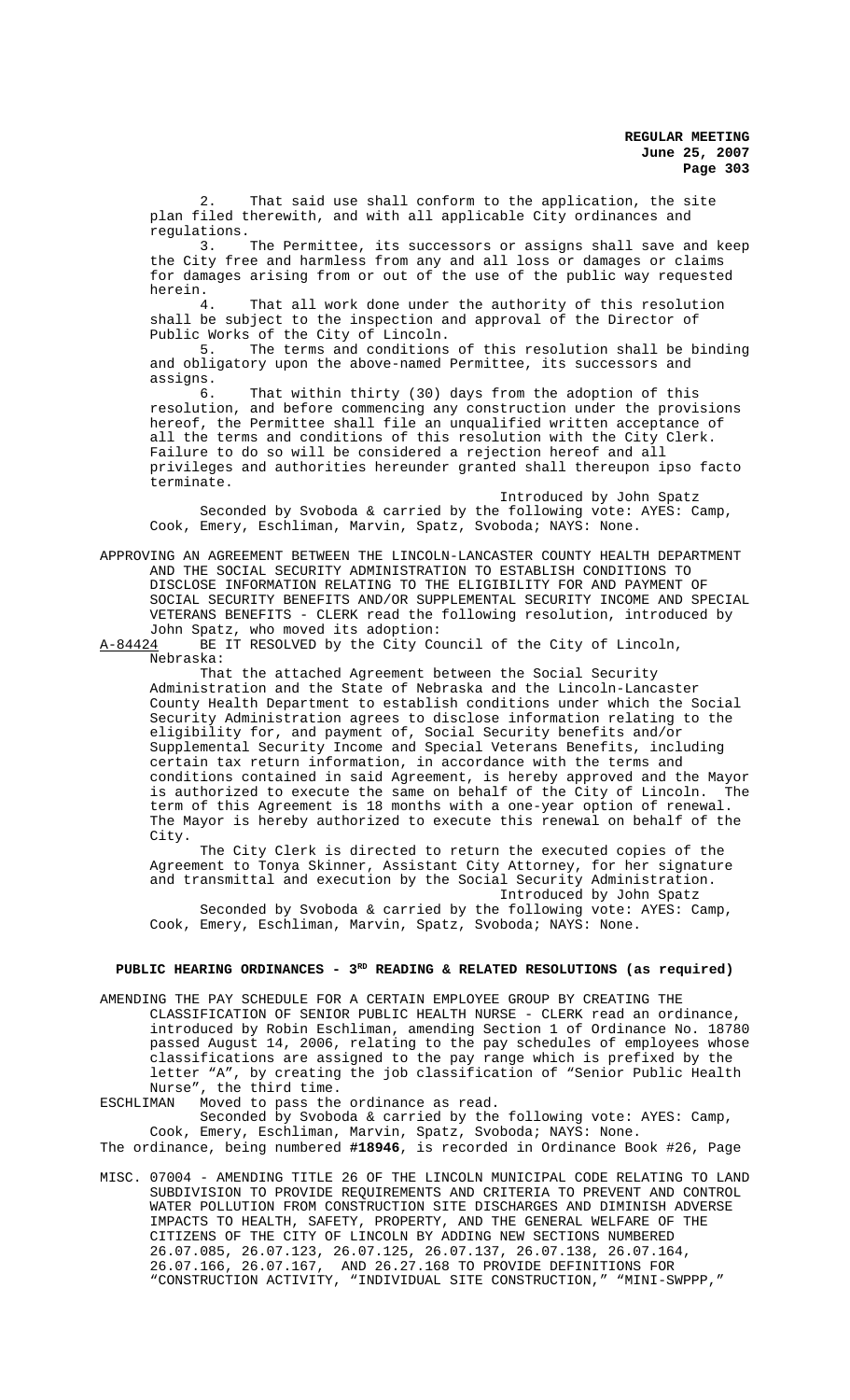"PERMIT IN CONFORMANCE WITH CHAPTER 28.01," "PERSON," "STOP WORK ORDER," "STORM DRAINAGE SYSTEM," "STORMWATER," AND "STORMWATER POLLUTION PREVENTION PLAN (SWPPP)", RESPECTIVELY; BY AMENDING SECTIONS 26.11.038, 26.23.190, AND 26.27.060 TO REQUIRE COMPLIANCE WITH CHAPTER 28.01 FOR CONSTRUCTION ACTIVITY AND INDIVIDUAL SITE CONSTRUCTION; BY AMENDING SECTION 26.31.040 TO ALLOW ENFORCEMENT ACTION AND REMOVAL AUTHORITY BY THE CITY IN THE EVENT SEDIMENT IS DEPOSITED IN A STORM DRAINAGE SYSTEM. (RELATED ITEMS: 07-78, 07-79, 07-80, 07R-102) (6/4/07 - Con't. P.H. w/Action to 6/25/07) - PRIOR to reading:

CAMP Moved amendment #1 to Bill No. 07-78 by accepting the Substitute Ordinance attached hereto.

Seconded by Svoboda & carried by the following vote: AYES: Camp, Cook, Emery, Eschliman, Marvin, Spatz, Svoboda; NAYS: None.

CLERK Read an ordinance, introduced by Jon Camp, amending Title 26 of the Lincoln Municipal Code relating to Land Subdivision to provide requirements and criteria to prevent and control water pollution from construction site discharges and diminish adverse impacts to health, safety, property, and the general welfare of the citizens of the City of Lincoln by adding new sections numbered 26.07.085, 26.07.123, 26.07.125.05, 26.07.137, 26.07.138, 26.07.164, 26.07.166, 26.07.167 and 26.07.168 to provide definitions for "construction activity," "individual site construction," mini-SWPPP," "permit in conformance with Chapter 28.01," "person," "stop work order," "storm drainage system," "stormwater," and "stormwater pollution prevention plan (SWPPP)," respectively; by amending Sections 26.11.038, 26.23.190, and 26.27.060 to require compliance with Chapter 28.01 for construction activity and individual site construction; by amending Section 26.31.040 to allow enforcement action and removal authority by the City in the event sediment is deposited in a storm drainage system; and repealing Sections 26.11.038, 26.23.190, 26.27.060, and 26.31.040 of the Lincoln Municipal Code as hitherto existing, the third time.

CAMP Moved to pass the substitute ordinance as amended. Seconded by Svoboda & carried by the following vote: AYES: Camp, Cook, Emery, Eschliman, Marvin, Spatz, Svoboda; NAYS: None. The ordinance, being numbered **#18947**, is recorded in Ordinance Book #26, Page

CHANGE OF ZONE 07015 - AMENDING SECTION 27.81.010 OF THE LINCOLN MUNICIPAL CODE RELATING TO GENERAL REGULATIONS OF THE ZONING CODE AND TO REQUIRE COMPLIANCE WITH CHAPTER 28.01, REGULATIONS FOR CONSTRUCTION SITE DISCHARGES, FOR CONSTRUCTION ACTIVITY. (RELATED ITEMS: 07-78, 07-79, 07- 80, 07R-102) (6/4/07 - Con't. P.H. w/Action to 6/25/07) - PRIOR to reading:

CAMP Moved Amendment #2 to amend Bill No. 07-79 by accepting the Substitute Ordinance attached hereto.

Seconded by Svoboda & carried by the following vote: AYES: Camp, Cook, Emery, Eschliman, Marvin, Spatz, Svoboda; NAYS: None.

CLERK Read an ordinance, introduced by Jon Camp, amending Section 27.81.010 of the Lincoln Municipal Code relating General Regulations of the Zoning Code to require compliance with Chapter 28.01, Regulations for Construction Site Discharges, for construction activity; and by repealing Section 27.81.010 of the Lincoln Municipal Code as hitherto existing, the third time.

CAMP Moved to pass the substitute ordinance as amended.

Seconded by Svoboda & carried by the following vote: AYES: Camp, Cook, Emery, Eschliman, Marvin, Spatz, Svoboda; NAYS: None.

The ordinance, being numbered **#18948**, is recorded in Ordinance Book #26, Page CREATING A NEW TITLE 28 "STORMWATER QUALITY AND EROSION AND SEDIMENT CONTROL"

TO CONSOLIDATE THE EROSION AND SEDIMENT CONTROL REQUIREMENTS IN A SINGLE CHAPTER CALLED "REGULATIONS FOR CONSTRUCTION SITE DISCHARGES" TO MEET ALL STATE AND FEDERAL REQUIREMENTS. (RELATED ITEMS: 07-78, 07-79, 07-80,  $07R-102$ ) (6/4/07 - Con't. P.H. w/Action to 6/25/07) - PRIOR to reading: CAMP Moved Amendment #3 to amend Bill No. 07-80 by accepting the Substitute Ordinance attached hereto.

Seconded by Svoboda & carried by the following vote: AYES: Camp, Cook, Emery, Eschliman, Marvin, Spatz, Svoboda; NAYS: None.

CLERK Read an ordinance, introduced by Jon Camp, amending the Lincoln Municipal code by creating a new Title 28, Stormwater Quality and Erosion and Sediment Control, and a new Chapter 28.01, Regulations for Construction Site Discharges, to provide requirements and criteria to prevent and control water pollution and diminish adverse impacts to health, safety, property, and the general welfare of the citizens of the City of Lincoln by adding Section 28.01.010 setting forth the purpose and findings of regulating construction site discharges; Section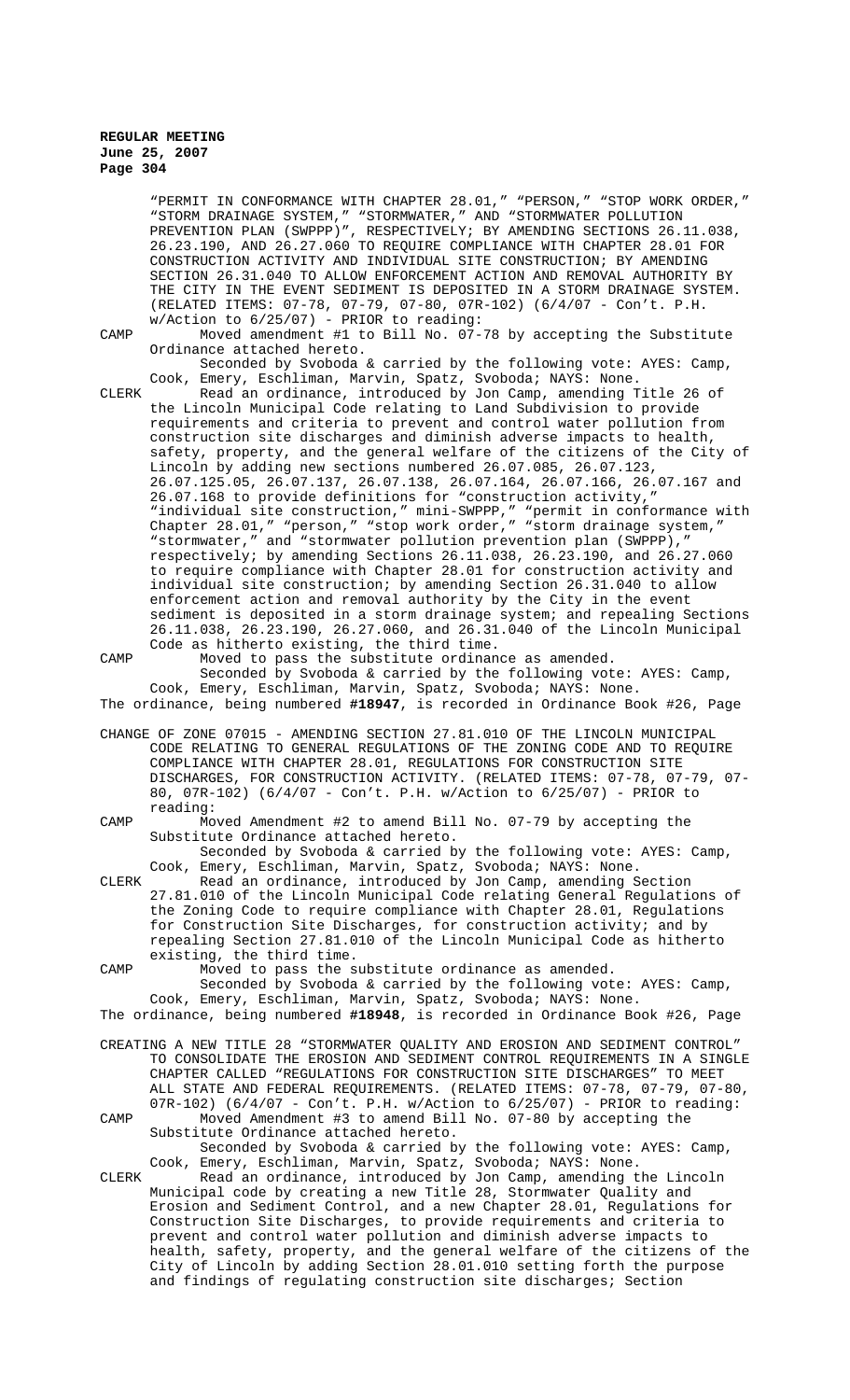28.01.020 establishing the authority and applicability of these regulations to all lands within the corporate limits of the City and within three miles thereof; Section 28.01.030 setting forth definitions including Applicant, Authorized Representative, Best Management Practices (BMPs), City, Common Plan of Development or Sale, Construction Activity, Director, Erosion, Final Stabilization, Illicit Discharge, Individual Site Construction, Land Disturbance, Mini-SWPPP, MS4 Permit, Municipal Separate Stormwater Sewer System (MS4), National Pollutant Discharge Elimination System (NPDES), Notice of Intent (NOI), Notice of Termination (NOT), NPDES General Permit, Owner, Permit, Permittee, Person, Pollutant, Public Right-of-Way, Sediment, Sedimentation, Stop Work Order, Storm Drainage System, Stormwater, and Stormwater Pollution Prevention Plan (SWPPP); Section 28.01.040 incorporating the City's Design Standards and Drainage Criteria Manual and providing an exemption for emergency activity; Section 28.01.050 requiring that a permit and SWPPP be submitted to the Lower Platte South Natural Resources District for any construction activity; Section 28.01.060 setting forth requirements for the Construction Activity SWPPP; Section 28.01.070 setting forth requirements for the Individual Site Construction Mini-SWPPP; Section 28.01.080 establishing a process by which a permittee must conduct routine inspections to ensure compliance with the regulations; Section 28.01.090 providing a mechanism to terminate the permit; Section 28.01.100 allowing for enforcement action by the City in the event sediment is in a public right-of-way or storm drainage system; Section 28.01.110 providing a right-or-entry to the City and the Lower Platte South Natural Resources District to perform inspections of construction sites to verify compliance with the regulations; and Section 28.01.120 specifying unlawful acts under the chapter, providing enforcement authority for the City in the event a violation occurs, and establishing penalties for such violations, the third time. CAMP Move to pass the substitute ordinance as amended.

Seconded by Svoboda & carried by the following vote: AYES: Camp, Cook, Emery, Eschliman, Marvin, Spatz, Svoboda; NAYS: None. The ordinance, being numbered **#18949**, is recorded in Ordinance Book #26, Page

MISC. 07005 - AMENDING THE CITY OF LINCOLN DESIGN STANDARDS TO SET FORTH STANDARDS FOR CONSTRUCTION SITE STORMWATER DISCHARGES PURSUANT TO THE NATIONAL POLLUTANT DISCHARGE ELIMINATION SYSTEM (NPDES) UNDER THE FEDERAL CLEAN WATER ACT AND THE NEBRASKA ENVIRONMENTAL PROTECTION ACT BY AMENDING CHAPTER 2.05 "STORMWATER DRAINAGE DESIGN STANDARDS, SECTION 11 "EROSION AND SEDIMENT CONTROL" TO REPEAL SECTIONS 11.1 AND 11.2 AND TO ADD NEW SECTION 11.1 SETTING FORTH THE PURPOSE AND SCOPE OF THE DESIGN STANDARDS FOR EROSION AND SEDIMENT CONTROL; TO ADD NEW SECTION 11.2 REQUIRING THAT A PERMIT AND SWPPP BE SUBMITTED TO THE LOWER PLATTE SOUTH NATURAL RESOURCES DISTRICT FOR ANY CONSTRUCTION ACTIVITY; TO ADD NEW SECTION 11.3 SETTING FORTH REQUIREMENTS FOR INDIVIDUAL SITE CONSTRUCTION; AND TO ADD NEW SECTION 11.4 WHICH ADOPTS BY REFERENCE CHAPTER 9 OF THE CITY'S DRAINAGE CRITERIA MANUAL. (RELATED ITEMS: 07-78, 07-79, 07-80, 07R-102) (ACTION DATE: 6/4/07) (6/4/07 - Con't. P.H. w/Action to 6/25/07) - PRIOR to reading:

CAMP Moved amendment #4 to Bill No. 07R-102 by accepting the Substitute Resolution and the amended Attachments A and B to said Substitute Resolution, all attached hereto.

Seconded by Svoboda & carried by the following vote: AYES: Camp, Cook, Emery, Eschliman, Marvin, Spatz, Svoboda; NAYS: None.

SVOBODA Moved a friendly amendment to change the number  $\pm 0$  to  $\frac{7}{1}$  in the third paragraph, third line contained in Attachment A.

CAMP Accepted.<br>CLERK Read the Read the following substitute resolution, introduced by Jon Camp, who moved its adoption:

A-84431 WHEREAS, the City of Lincoln has previously adopted the City of Lincoln Design Standards by Resolution No. A-80518; and

WHEREAS, a text change to the Design Standards is necessary to set forth standards for construction site stormwater discharges pursuant to the National Pollutant Discharge Elimination System (NPDES) under the Federal Clean Water Act and the Nebraska Environmental Protection Act by amending Chapter 2.05, "Stormwater Drainage Design Standards," Section 11, "Erosion and Sediment Control" to repeal Sections 11.1 and 11.2 and to add new Section 11.1 setting forth the purpose and scope of the design standards for erosion and sediment control; to add new Section 11.2 requiring that a permit and Stormwater Pollution Prevention Plan (SWPPP) be submitted to the Lower Platte South Natural Resources District for any construction activity; to add new Section 11.3 which adopts by reference Chapter 9 of the City's Drainage Criteria Manual;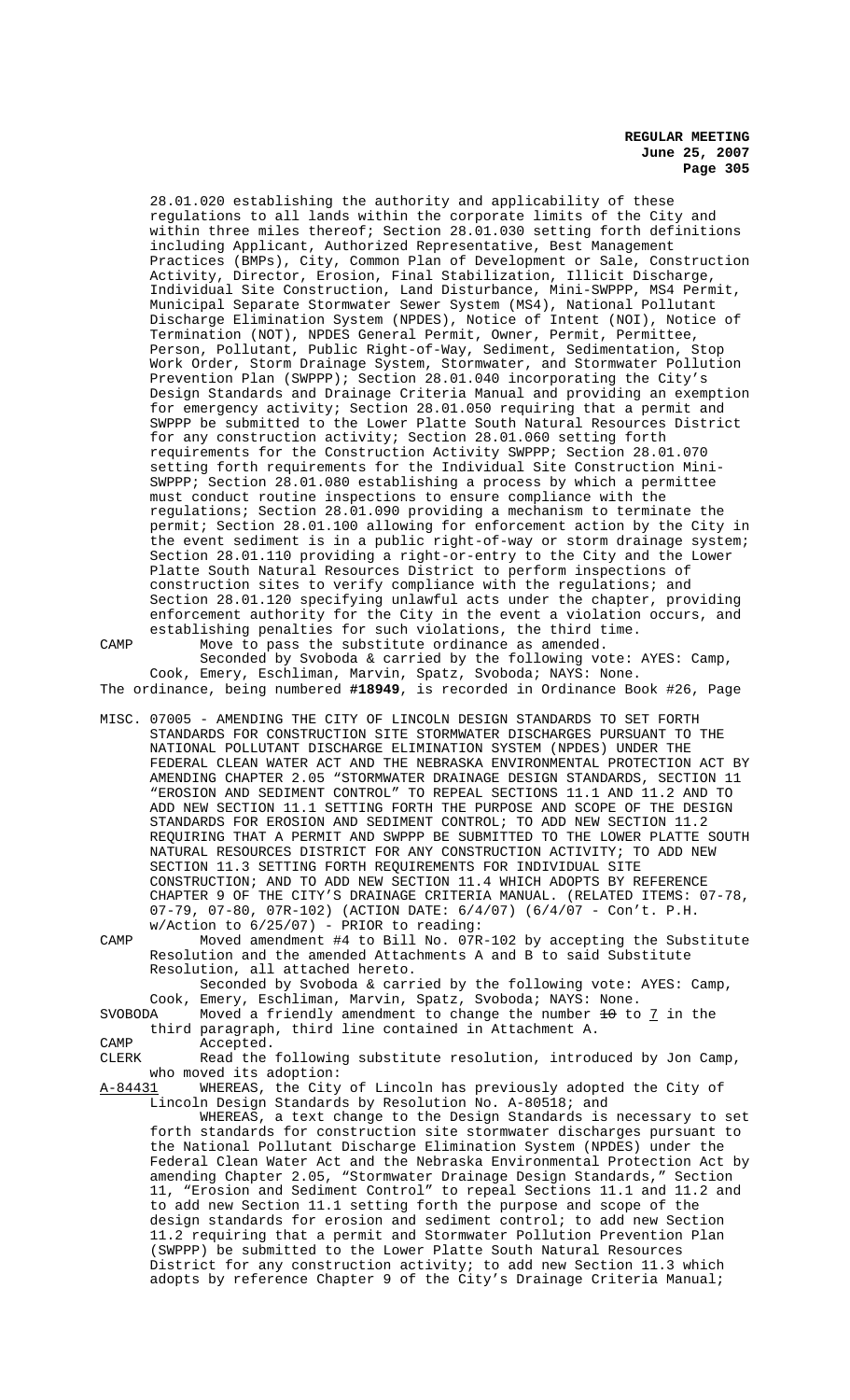> and to replace and supercede the previous Chapter 9 of the City's Drainage Criteria Manual with a new Chapter 9 of the City's Drainage Criteria Manual to provide more detailed criteria and meet state and federal minimum standards for stormwater discharges.

NOW, THEREFORE, BE IT RESOLVED by the City Council of the City of Lincoln, Nebraska:

1. That Section 11 of Chapter 2.05 of the City of Lincoln Design Standards, adopted by the City Council on November 6, 2000 by Resolution No. A-80518, be and the same is hereby amended to read as shown on Attachment "A" which is attached hereto and incorporated herein by reference.<br>7

That Chapter 9 of the City's Drainage Criteria Manual, adopted by reference by the City Council on February 22, 2000 by Resolution No. A-80038, be and the same is hereby replaced and superceded to read as shown on Attachment "B" which is attached hereto and incorporated herein by reference.

Introduced by Jon Camp Seconded by Svoboda & carried by the following vote: AYES: Camp, Cook, Emery, Eschliman, Marvin, Spatz, Svoboda; NAYS: None.

### **PETITIONS & COMMUNICATIONS**

SETTING THE HEARING DATE OF MONDAY, JULY 16, 2007 AT 1:30 P.M. FOR THE APPLICATION OF EUROPE COFFEE, INC. DBA EUROPE COFFEE FOR A CLASS I LIQUOR LICENSE LOCATED AT 1819 O STREET - CLERK read the following resolution, introduced by Ken Svoboda, who moved its adoption:

A-84425 BE IT RESOLVED by the City Council, of the City of Lincoln, that a hearing date is hereby set for Monday, July 16, 2007, at 1:30 p.m. or as soon thereafter as possible in the City Council Chambers, County-City Building, 555 S. 10th St., Lincoln, NE, for the application of Europe Coffee, Inc. dba Europe Coffee for a Class I liquor license located at 1819 O Street.

If the Police Dept. is unable to complete the investigation by said time, a new hearing date will be set.

Introduced by Ken Svoboda Seconded by Camp & carried by the following vote: AYES: Camp, Cook, Emery, Eschliman, Marvin, Spatz, Svoboda; NAYS: None.

SETTING THE HEARING DATE OF MONDAY, JULY 16, 2007 AT 1:30 P.M. FOR THE MANAGER APPLICATION OF DEBORAH A. ROBERTS FOR BUGGY BATH WEST, LLC DBA BUGGY BATH CAR WASH - WEST LOCATED AT 1502 WEST O STREET - CLERK read the

following resolution, introduced by Ken Svoboda, who moved its adoption: A-84426 BE IT RESOLVED by the City Council, of the City of Lincoln, that a hearing date is hereby set for Monday, July 16, 2007, at 1:30 p.m. or as soon thereafter as possible in the City Council Chambers, County-City Building, 555 S. 10th St., Lincoln, NE, for the manager application of Deborah A. Roberts for Buggy Bath West, LLC dba Buggy Bath Car Wash - West located at 1502 West O Street.

If the Police Dept. is unable to complete the investigation by said time, a new hearing date will be set.

Introduced by Ken Svoboda Seconded by Camp & carried by the following vote: AYES: Camp, Cook, Emery, Eschliman, Marvin, Spatz, Svoboda; NAYS: None.

SETTING THE HEARING DATE OF MONDAY, JULY 16, 2007 AT 1:30 P.M. FOR THE APPLICATION OF RHINODYNAMICS, INC. DBA DUFFY'S TAVERN FOR AN ADDITION TO PREMISE CONSISTING OF THE EXPANSION OF AN EXISTING BEER GARDEN TO BE A NEW L-SHAPED AREA TOTALING APPROXIMATELY 44 BY 50 FEET LOCATED AT 1406 - 1412 O STREET - CLERK read the following resolution, introduced by Ken Svoboda, who moved its adoption:

A-84427 BE IT RESOLVED by the City Council, of the City of Lincoln, that a hearing date is hereby set for Monday, July 16, 2007, at 1:30 p.m. or as soon thereafter as possible in the City Council Chambers, County-City Building, 555 S. 10th St., Lincoln, NE, for the application of Rhinodynamics, Inc. dba Duffy's Tavern for an addition to premise consisting of the expansion of an existing beer garden to be a new Lshaped area totaling approximately 44 by 50 feet located at 1406 - 1412 O Street.

If the Police Dept. is unable to complete the investigation by said time, a new hearing date will be set.

Introduced by Ken Svoboda Seconded by Camp & carried by the following vote: AYES: Camp, Cook, Emery, Eschliman, Marvin, Spatz, Svoboda; NAYS: None.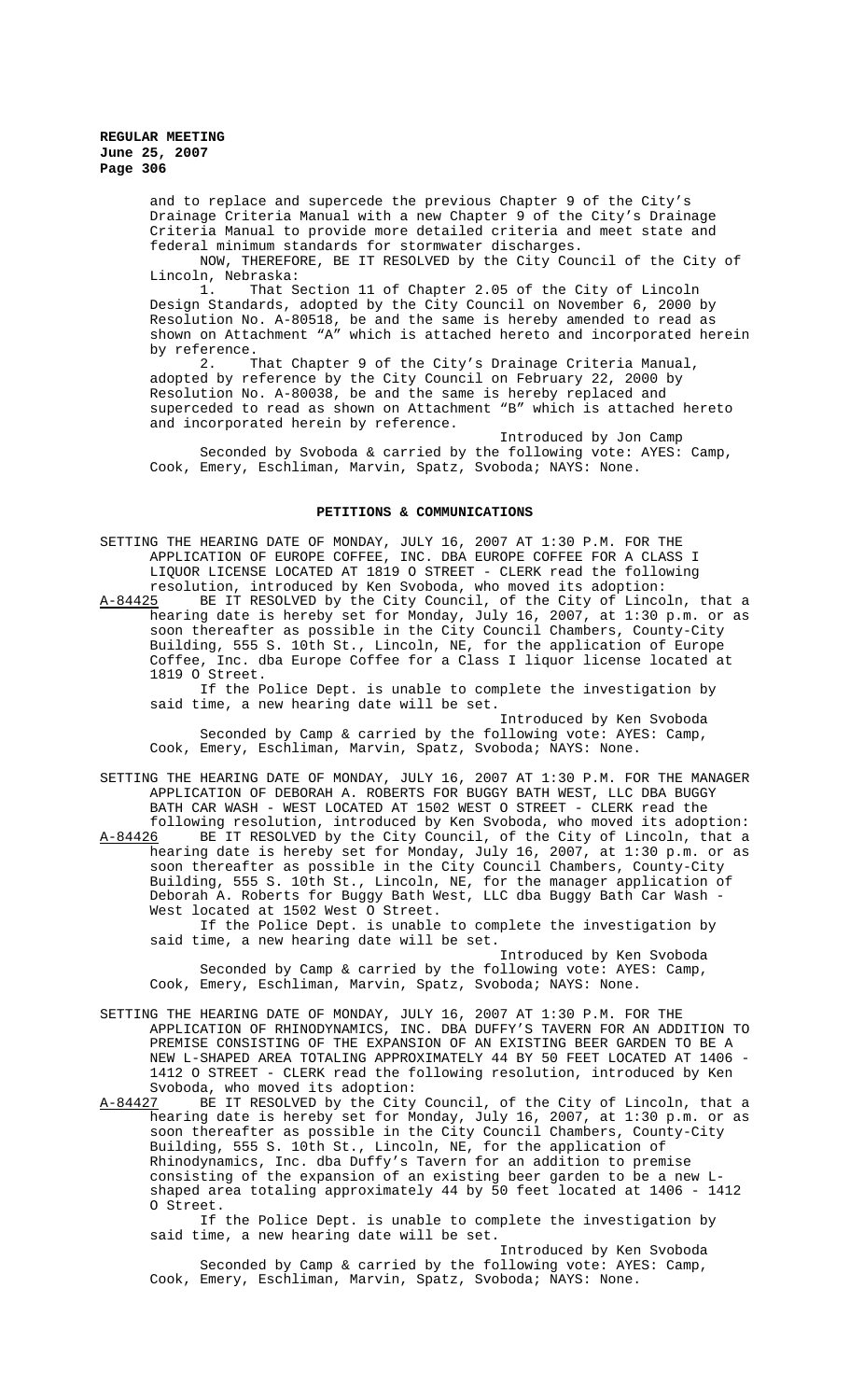SETTING THE HEARING DATE OF MONDAY, JULY 16, 2007 AT 1:30 P.M. FOR THE APPLICATION OF CB HOLDINGS, INC. DBA SHARKWATER LOUNGE FOR A CLASS C LIQUOR LICENSE LOCATED AT 140 N. 12TH STREET - CLERK read the following

resolution, introduced by Ken Svoboda, who moved its adoption:<br>A-84428 BE IT RESOLVED by the City Council, of the City of Linco A-84428 BE IT RESOLVED by the City Council, of the City of Lincoln, that a hearing date is hereby set for Monday, July 16, 2007, at 1:30 p.m. or as soon thereafter as possible in the City Council Chambers, County-City Building, 555 S. 10th St., Lincoln, NE, for the application of CB Holdings, Inc. dba Sharkwater Lounge for a Class C liquor license located at 140 N. 12th Street.

If the Police Dept. is unable to complete the investigation by said time, a new hearing date will be set.

Introduced by Ken Svoboda Seconded by Camp & carried by the following vote: AYES: Camp, Cook, Emery, Eschliman, Marvin, Spatz, Svoboda; NAYS: None.

- SETTING THE HEARING DATE OF MONDAY, JULY 16, 2007 AT 1:30 P.M. FOR THE APPLICATION OF RAMOS PIZZA, INC. DBA RAMOS PIZZA PUB & BUSTER'S BBQ FOR AN ADDITION TO PREMISE/RECONSTRUCTION CONSISTING OF A ONE STORY BUILDING APPROXIMATELY 30 BY 75 FEET INCLUDING IRREGULAR SHAPED BEER GARDEN APPROXIMATELY 56 BY 83 FEET LOCATED AT 2435 S. 48TH STREET - CLERK read the following resolution, introduced by Ken Svoboda, who moved its adoption:<br> $A-84429$  BE
- A-84429 BE IT RESOLVED by the City Council, of the City of Lincoln, that a hearing date is hereby set for Monday, July 16, 2007, at 1:30 p.m. or as soon thereafter as possible in the City Council Chambers, County-City Building, 555 S. 10th St., Lincoln, NE, for the application of Ramos Pizza, Inc. dba Ramos Pizza Pub & Buster's BBQ for an addition to premise/reconstruction consisting of a one story building approximately 30 by 75 feet including irregular shaped beer garden approximately 56 by 83 feet located at 2435 S. 48th Street.

If the Police Dept. is unable to complete the investigation by said time, a new hearing date will be set.

Introduced by Ken Svoboda Seconded by Camp & carried by the following vote: AYES: Camp, Cook, Emery, Eschliman, Marvin, Spatz, Svoboda; NAYS: None.

# **MISCELLANEOUS BUSINESS - NONE**

#### **REPORTS OF CITY OFFICERS**

SETTING A HEARING DATE OF MONDAY, JULY 16, 2007, AT 10:00 A.M. FOR BOARD OF EQUALIZATION SPECIAL ASSESSMENT GROUP I - CLERK requested a motion to approve the requested hearing date of July 16, 2007 at 10:00 A.M. for Board of Equalization Special Assessment Group I meeting.

SVOBODA Moved approval.

Seconded by Camp & carried by the following vote: AYES: Camp, Cook, Emery, Eschliman, Marvin, Spatz, Svoboda; NAYS: None.

CLERK'S LETTER AND MAYOR'S APPROVAL OF RESOLUTIONS AND ORDINANCES PASSED BY THE CITY COUNCIL ON JUNE 11, 2007 - CLERK presented said report which was placed on file in the Office of the City Clerk. **(27-1)**

## **ORDINANCE - 1ST READING & RELATED RESOLUTIONS (AS REQUIRED) - NONE**

## ORDINANCES - 3<sup>RD</sup> READING & RELATED RESOLUTIONS (as required)

AMENDING TITLE 8 OF THE LINCOLN MUNICIPAL CODE RELATING TO HEALTH AND SANITARY BY CREATING A NEW CHAPTER 8.18 ENTITLED "COMMUNICABLE DISEASE ACT" TO DEFINE AND AUTHORIZE ACTIONS RELATED TO COMMUNICABLE, CONTAGIOUS AND INFECTIOUS DISEASES - CLERK read an ordinance, introduced by Robin Eschliman, amending Title 8 of the Lincoln Municipal Code relating to Health and Sanitary by creating a new Chapter 8.18 entitle "Communicable Disease Act" to define and authorize actions related to communicable, contagious and infectious diseases, the third time.<br>ESCHLIMAN Moved to pass the ordinance as read.

Moved to pass the ordinance as read.

Seconded by Svoboda & carried by the following vote: AYES: Camp, Cook, Emery, Eschliman, Marvin, Spatz, Svoboda; NAYS: None. The ordinance, being numbered **#18950**, is recorded in Ordinance Book #26, Page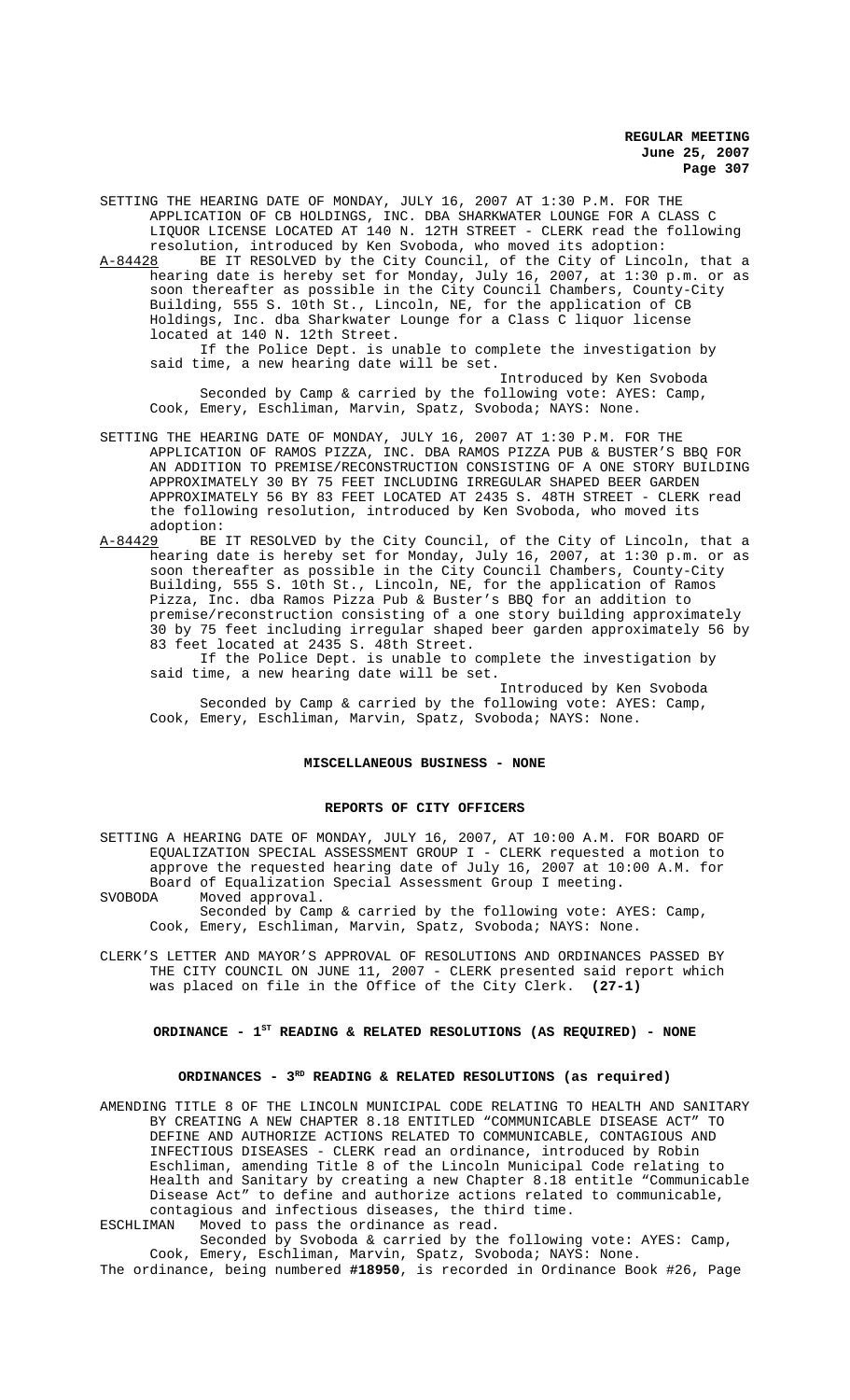APPROVING THE SALE OF THE THREE CITY OWNED PROPERTIES (THE TRIPLETS) LOCATED AT 1425, 1437, AND 1441 N. 15TH STREET FOR APPRAISED VALUES OR ABOVE - CLERK read an ordinance, introduced by Robin Eschliman, authorizing the sale of City owned property at 1425, 1437, and 1441 North 15<sup>th</sup> Street, the third time.<br>ESCHLIMAN Moved to 1

Moved to pass the ordinance as read.

Seconded by Svoboda & carried by the following vote: AYES: Camp, Cook, Emery, Eschliman, Marvin, Spatz, Svoboda; NAYS: None.

The ordinance, being numbered **#18951**, is recorded in Ordinance Book #26, Page

APPROVING A MULTI-YEAR AGREEMENT BETWEEN THE CITY AND MIDWEST GOLF INC. FOR THE SALE OF ADVERTISING ON TEE SIGNS AT EACH OF THE CITY'S FIVE GOLF COURSES - CLERK read an ordinance, introduced by Robin Eschliman, approving a multi-year Agreement between the City of Lincoln, Nebraska and Midwest Golf, Inc. For the sale of advertising on tee signs at each of the City's five golf courses, the third time.

ESCHLIMAN Moved to pass the ordinance as read. Seconded by Svoboda & carried by the following vote: AYES: Camp, Cook, Emery, Eschliman, Marvin, Spatz, Svoboda; NAYS: None.

The ordinance, being numbered **#18952**, is recorded in Ordinance Book #26, Page

- CHANGE OF ZONE 07028 APPLICATION OF HIDDEN VALLEY ESTATES LLC FOR A CHANGE OF ZONE FROM AG AGRICULTURAL DISTRICT TO AGR AGRICULTURAL RESIDENTIAL DISTRICT ON PROPERTY GENERALLY LOCATED SOUTH OF S. 112TH STREET AND PINE LAKE ROAD. (RELATED ITEMS: 07-98, 07R-119) - CLERK read an ordinance, introduced by Robin Eschliman, amending the Lincoln Zoning District Maps attached to and made a part of Title 27 of the Lincoln Municipal Code, as provided by Section 27.05.020 of the Lincoln Municipal Code, by changing the boundaries of the districts established and shown thereon, the third time.
- ESCHLIMAN Moved to pass the ordinance as read.

Seconded by Svoboda & carried by the following vote: AYES: Camp, Cook, Emery, Eschliman, Marvin, Spatz, Svoboda; NAYS: None. The ordinance, being numbered **#18953**, is recorded in Ordinance Book #26, Page

APPROVING THE DEVELOPMENT AND CONDITIONAL ZONING AGREEMENT BETWEEN THE CITY AND HIDDEN VALLEY ESTATES LLC RELATING TO THE DEVELOPMENT OF PROPERTY GENERALLY LOCATED AT S. 112TH STREET AND PINE LAKE ROAD. (RELATED ITEMS:

07-98, 07R-119) (ACTION DATE: 6/25/07) - PRIOR to reading:<br>SVOBODA Moved amendment #2 to Bill No. 07R-119 in the follow Moved amendment #2 to Bill No. 07R-119 in the following manner: 1. Substitute the attached Agreement between Hidden Valley Estates LLC and the City of Lincoln, Nebraska for the agreement attached to Bill No. 07R-119.

Seconded by Emery & carried by the following vote: AYES: Camp, Cook, Emery, Eschliman, Marvin, Spatz, Svoboda; NAYS: None. CLERK Read the following amended resolution, introduced by Robin

Eschliman, who moved its adoption:<br>A-84430 BE IT RESOLVED by the City C BE IT RESOLVED by the City Council of the City of Lincoln, Nebraska:

That the agreement titled Hidden Valley Estates Development and Conditional Zoning Agreement, which is attached hereto, marked as Attachment "A" and made a part hereof by reference, between the City of Lincoln and Hidden Valley Estates LLC, for a change of zone from AG Agricultural District to AGR Agricultural Residential District for development of the property with certain restrictions on the property generally located at S. 112th Street and Pine Lake Road, is hereby approved.

BE IT FURTHER RESOLVED that the Mayor is authorized to execute the Development and Conditional Zoning Agreement on behalf of the City.

BE IT FURTHER RESOLVED that the City Clerk is directed to return one fully executed copy of this Agreement to Rick Peo, Chief Assistant City Attorney, for distribution to the Applicant.

BE IT FURTHER RESOLVED that the City Clerk is directed to record the Development and Conditional Zoning Agreement or a summary memorandum thereof with the Register of Deeds, filing fees to be paid by the Applicant.

Introduced by Robin Eschliman Seconded by Svoboda & carried by the following vote: AYES: Camp, Cook, Emery, Eschliman, Marvin, Spatz, Svoboda; NAYS: None.